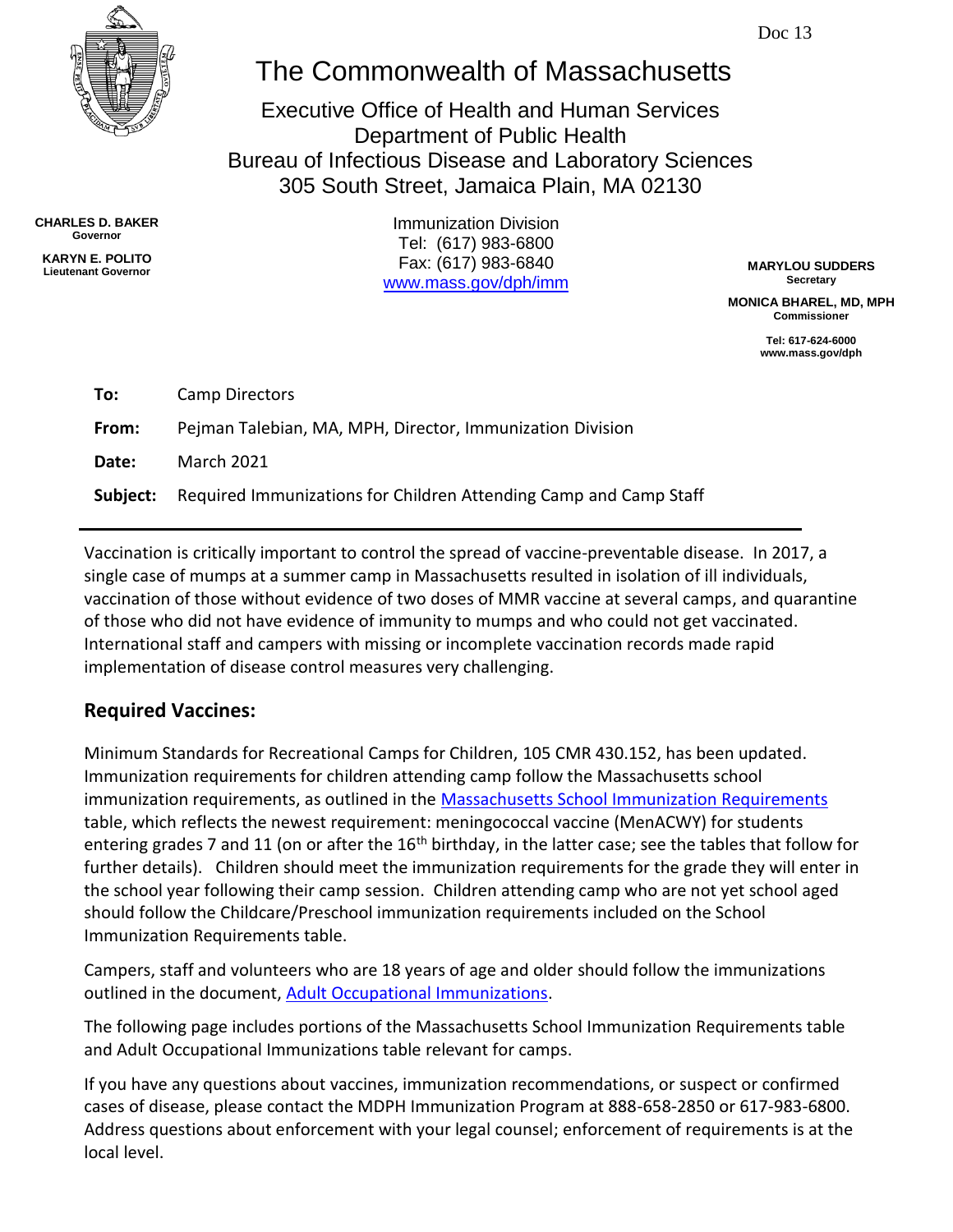### **Massachusetts School Immunization Requirements for 2021-2022**

Massachusetts school immunization requirements are created under authority of [105 CMR](https://www.mass.gov/regulations/105-CMR-22000-immunization-of-students-before-admission-to-school)  [220.000 Immunization of Students Before Admission to School](https://www.mass.gov/regulations/105-CMR-22000-immunization-of-students-before-admission-to-school)

**Requirements apply to all students including individuals from another country attending or visiting classes or educational programs as part of an academic visitation or exchange program. Requirements apply to all students, even if over 18 years of age.**

### **Childcare/Preschool¶†**

Attendees <2 years should be immunized for their age according to the ACIP [Recommended](https://www.cdc.gov/vaccines/schedules/index.html) [Immunization](https://www.cdc.gov/vaccines/schedules/index.html) Schedule. Requirements listed in the table below apply to all attendees ≥2 years. These requirements also apply to children in preschool classes called K0 or K1.

| <b>Hib</b>         | 1-4 doses; the number of doses is determined by vaccine product and age the series<br>hanine                                                                |
|--------------------|-------------------------------------------------------------------------------------------------------------------------------------------------------------|
| <b>DTaP</b>        | 4 doses                                                                                                                                                     |
| Polio              | 3 doses                                                                                                                                                     |
| <b>Hepatitis B</b> | 3 doses; laboratory evidence of immunity acceptable                                                                                                         |
| <b>MMR</b>         | <b>1 dose;</b> must be given on or after the 1 <sup>st</sup> birthday; laboratory evidence of immunity<br>accontable                                        |
| Varicella          | <b>1 dose;</b> must be given on or after the $1st$ birthday; a reliable history of chickenpox <sup>*</sup> or<br>laboratory evidence of immunity acceptable |

# **Grades Kindergarten – 6 ¶†**

In ungraded classrooms, Kindergarten requirements apply to all students ≥5 years.

| <b>DTaP</b>        | 5 doses; 4 doses are acceptable if the fourth dose is given on or after the 4 <sup>th</sup> birthday.<br>DT is only acceptable with a letter stating a medical contraindication to DTaP                                                                                        |
|--------------------|--------------------------------------------------------------------------------------------------------------------------------------------------------------------------------------------------------------------------------------------------------------------------------|
| Polio              | 4 doses; fourth dose must be given on or after the $4th$ birthday and $\geq 6$ months after the<br>previous dose, or a fifth dose is required. 3 doses are acceptable if the third dose is<br>given on or after the $4th$ birthday and $\geq 6$ months after the previous dose |
| <b>Hepatitis B</b> | 3 doses; laboratory evidence of immunity acceptable                                                                                                                                                                                                                            |
| <b>MMR</b>         | <b>2 doses;</b> first dose must be given on or after the 1 <sup>st</sup> birthday and second dose must be<br>given ≥28 days after first dose; laboratory evidence of immunity acceptable                                                                                       |
| Varicella          | <b>2 doses;</b> first dose must be given on or after the $1st$ birthday and second dose must be<br>given ≥28 days after first dose; a reliable history of chickenpox* or laboratory evidence of<br>immunity acceptable                                                         |

§ Address questions about enforcement with your legal counsel.

¶ Meningococcal vaccine requirements (see Grades 7-10 and 11-12) also apply to residential students in Grades Pre-K through 8 if the school combines these grades in the same school as students in Grades 9-12.

†Medical exemptions (statement from a physician stating that a vaccine is medically contraindicated for a student) must be renewed annually at the start of the school year and religious exemptions (statement from a student, or parent/guardian if the student is <18 years of age, stating that a vaccine is against sincerely held religious beliefs) should be renewed annually at the start of the school year.

\* A reliable history of chickenpox includes a diagnosis of chickenpox, or interpretation of parent/guardian description of chickenpox, by a physician, nurse practitioner, physician assistant, or designee.

See following pages for Grades 7-10, Grades 11-12, and College (Postsecondary Institutions)

MDPH Immunization Division 2021-2022 School Year version effective May 26, 2021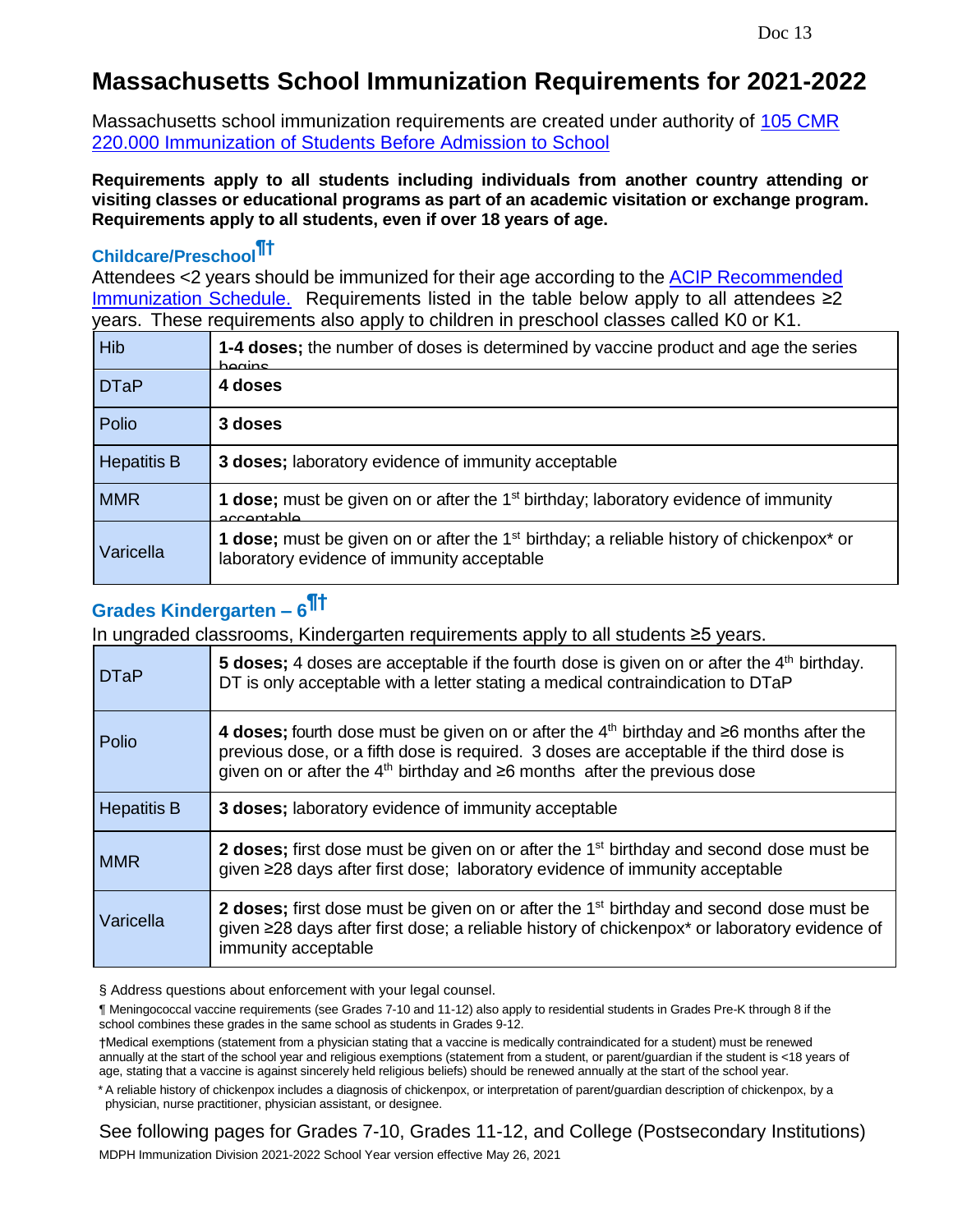# **Massachusetts School Immunization Requirements for 2021-2022**

**Requirements apply to all students including individuals from another country attending or visiting classes or educational programs as part of an academic visitation or exchange program. Requirements apply to all students, even if over 18 years of age.**

#### **Grades 7 – 12†**

In ungraded classrooms, Grade 7 requirements apply to all students ≥12 years.

| Tdap               | 1 dose; and history of DTaP primary series or age appropriate catch-up vaccination.<br>Tdap given at ≥7 years may be counted, but a dose at age 11-12 is recommended if<br>Tdap was given earlier as part of a catch-up schedule. Td or Tdap should be given if it<br>has hean >10 years since lost Tdan |
|--------------------|----------------------------------------------------------------------------------------------------------------------------------------------------------------------------------------------------------------------------------------------------------------------------------------------------------|
| Polio              | 4 doses; fourth dose must be given on or after the $4th$ birthday and $\geq 6$ months after the<br>previous dose, or a fifth dose is required. 3 doses are acceptable if the third dose is<br>given on or after the $4th$ birthday and $\geq 6$ months after the previous dose                           |
| <b>Hepatitis B</b> | 3 doses; laboratory evidence of immunity acceptable. 2 doses of Heplisav-B given on or<br>after 18 years of age are acceptable                                                                                                                                                                           |
| <b>MMR</b>         | 2 doses; first dose must be given on or after the 1 <sup>st</sup> birthday and second dose must be<br>given ≥28 days after first dose; laboratory evidence of immunity acceptable                                                                                                                        |
| Varicella          | 2 doses; first dose must be given on or after the 1 <sup>st</sup> birthday and second dose must<br>be given ≥28 days after first dose; a reliable history of chickenpox* or laboratory<br>evidence of immunity acceptable                                                                                |

#### **Meningococcal Requirements**

| Grade 7-8                  | 1 dose; 1 dose MenACWY (formerly MCV4) required. Meningococcal B vaccine is not<br>required and does not meet this requirement.                                                                                                                                                               |
|----------------------------|-----------------------------------------------------------------------------------------------------------------------------------------------------------------------------------------------------------------------------------------------------------------------------------------------|
| Grade $11-12$ <sup>#</sup> | 2 doses; second dose MenACWY (formerly MCV4) must be given on or after the 16th<br>birthday and $\geq 8$ weeks after the previous dose. 1 dose is acceptable if it was given on or<br>after the 16th birthday. Meningococcal B vaccine is not required and does not meet this<br>requirement. |

#### **Meningococcal Vaccine Phase-In Schedule**

|                 | 2021-2022    | 2022-2023    | 2023-2024    |
|-----------------|--------------|--------------|--------------|
| 1 Dose MenACWY  | Grades 7-8   | Grades 7-9   | Grades 7-10  |
| 2 Doses MenACWY | Grades 11-12 | Grades 11-12 | Grades 11-12 |

§ Address questions about enforcement with your legal counsel. School requirements are enforced at the local level.

†Medical exemptions (statement from a physician stating that a vaccine is medically contraindicated for a student) must be renewed annually at the start of the school year and religious exemptions (statement from a student, or parent/guardian if the student is <18 years of age, stating that a vaccine is against sincerely held religious beliefs) should be renewed annually at the start of the school year.

\* A reliable history of chickenpox includes a diagnosis of chickenpox, or interpretation of parent/guardian description of chickenpox, by a physician, nurse practitioner, physician assistant, or designee.

‡Students who are 15 years old in grade 11 are in compliance until they turn 16 years old.

#### See following pages for College (Postsecondary Institutions)

MDPH Immunization Division 2021-2022 School Year version effective May 26, 2021